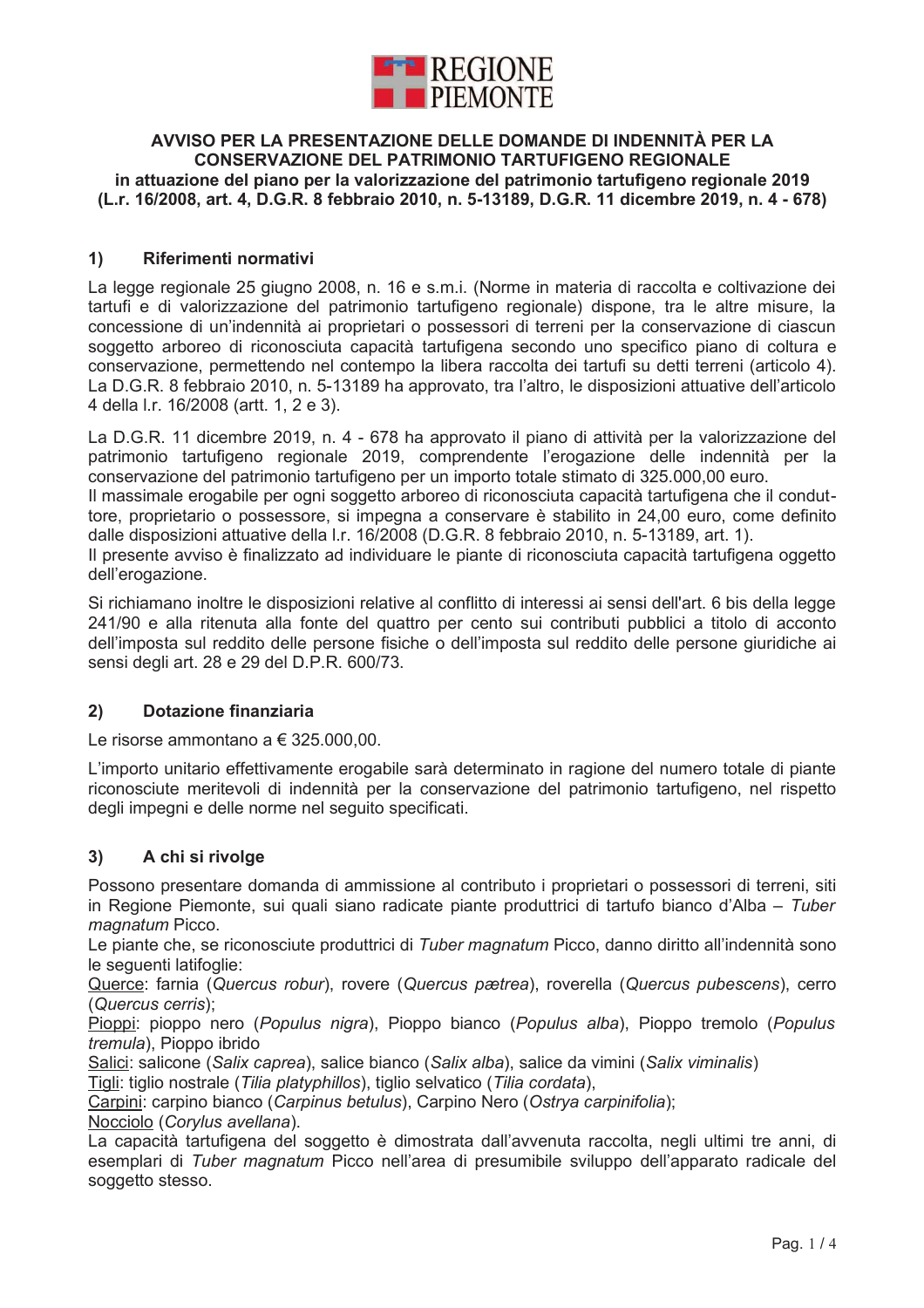

L'avvenuta raccolta è accertata dalla Commissione comunale agricoltura e foreste preposta, col particolare apporto dei due rappresentati dei raccoglitori di tartufi, per diretta conoscenza o per informazioni assunte dai raccoglitori stessi.

L'indennità ad ogni avente diritto può essere concessa per un numero massimo di 25 piante per ettaro, indipendentemente da come le stesse sono distribuite sul terreno tartufigeno. Sono ammesse le piante radicate a filari lungo fossi, strade o nelle zone di confine con altre particelle.

In caso di incerta attribuzione della capacità tartufigena a singoli soggetti, dovuta alla presenza di alberi ravvicinati in gruppi, il numero dei soggetti da riconoscere sarà definito in ragione di uno ogni 400 metri quadrati di area di insidenza (proiezione sul terreno delle chiome) del gruppo considerato, calcolato vuoto per pieno.

In modo analogo si procede quando i tartufi sono raccolti diffusamente su una intera particella (o gruppo di particelle appartenenti allo stesso richiedente) e sulla stessa (o sulle stesse) particella insiste un numero elevato di alberi, tale da rendere difficile l'identificazione.

Il numero di soggetti che danno diritto ad indennità è il quoziente intero del rapporto tra l'area della particella (o delle particelle) e l'area convenzionale attribuita ad ogni pianta tartufigena (400  $m^2$ /pianta).

## $4)$ Impegni dei beneficiari

Per accedere all'indennità il proprietario/possessore deve assumere l'impegno a conservare le piante tartufigene, secondo il piano di coltura e conservazione contenuto nella domanda di erogazione del contributo e sottoscritto dal proprietario, permettendo nel contempo la libera raccolta dei tartufi sul terreno dove le piante sono radicate.

L'impegno assunto deve essere mantenuto per cinque stagioni di raccolta del Tuber magnatum Picco, successive alla data di presentazione della domanda.

Per poter accedere e ricevere il contributo i richiedenti, oltre agli impegni specifici sottoscritti nel piano colturale, devono assumere esplicitamente gli impegni generali di seguito elencati:

- accettare il controllo, anche mediante ispezioni, sulla sussistenza del patrimonio arboreo dichiarato e sul mantenimento degli impegni assunti, da parte della Regione Piemonte e/o dei soggetti dalla stessa incaricati;
- garantire il rispetto di tutte le norme vigenti durante le varie fasi di gestione del patrimonio  $\mathcal{L}^{\text{max}}$ arboreo:
- mantenere l'impegno per il periodo stabilito, che inizia con la data di apertura del periodo di raccolta del Tuber magnatum Picco dell'anno di presentazione della domanda e termina alla chiusura del quinto periodo di raccolta del Tuber magnatum Picco successivo alla domanda:
- aggiornare tempestivamente i dati relativi al beneficiario in caso di variazioni, in particolare degli estremi di conto corrente sul quale effettuare l'erogazione del contributo e la situazione relativa alla titolarità di reddito d'impresa, e di darne contestuale comunicazione al Comune presso il quale la domanda è stata presentata:
- permettere la libera ricerca sulle superfici interessate ai cercatori in regola con le leggi vigenti.

#### Casi di inammissibilità 5)

Non possono beneficiare del contributo le piante ricadenti nelle tartufaie controllate o nelle tartufaie coltivate ai sensi dell'art. 5 della I.r. 25 giugno 2008 n. 16 e in generale dove non siano permesse la libera ricerca e la raccolta.

Non verranno prese in considerazione le domande:

- 1. pervenute oltre il termine previsto dal presente avviso o redatte su modulistica diversa da quella prevista dal medesimo;
- 2. recanti correzioni, cancellazioni o abrasioni sul modulo di domanda, tali da rendere incomprensibile quanto viene sottoscritto;
- 3. incomplete in quanto non corredate da tutta la documentazione obbligatoria prevista;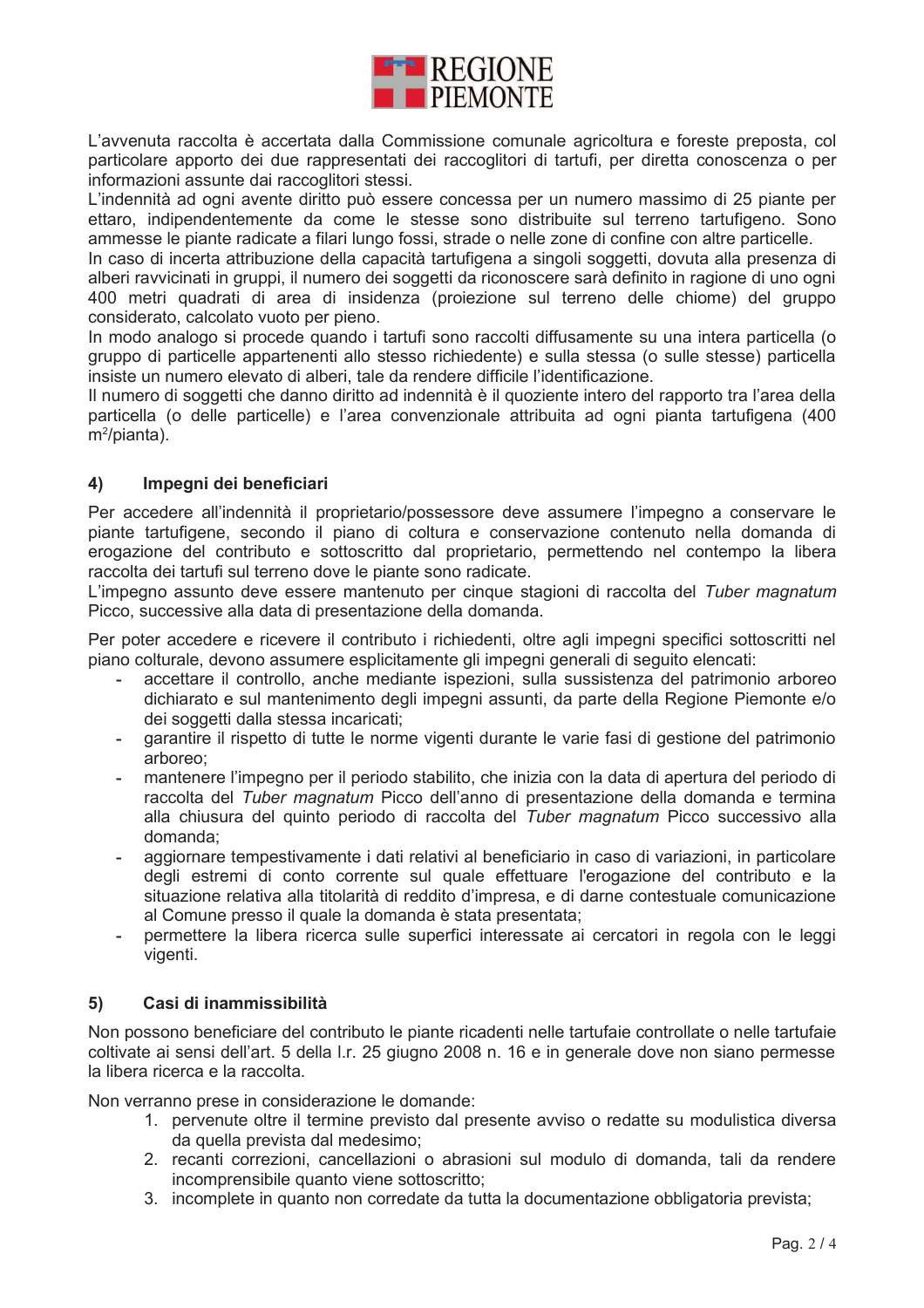

- 4. palesemente in contrasto con gli indirizzi e le finalità dell'impegno e con le specifiche normative di legge;
- 5. prive dei dati necessari per la valutazione.

Non saranno riconosciute valide le istruttorie effettuate dalle Commissioni comunali agricoltura e foreste del Comune non integrate dai due rappresentanti dei raccoglitori di tartufi in possesso del tesserino di idoneità designati dall'Associazione dei cercatori più rappresentativa a livello provinciale, o dall'Unione delle associazioni di cercatori di tartufi.

I nominativi dei due rappresentanti dei raccoglitori che integrano la Commissioni dovranno essere riportati sul verbale di accertamento unitamente alla denominazione dell'Associazione che li ha designati.

Si richiamano inoltre le disposizioni relative al conflitto di interessi ai sensi dell'art. 6 bis della legge 241/90.

## $6)$ **Come aderire**

La domanda di indennità è presentata dal conduttore, proprietario o possessore, al comune nel cui territorio sono radicate le piante oggetto della domanda stessa, entro 90 giorni dalla data di pubblicazione del presente avviso sul B.U. della Regione Piemonte.

La domanda presentata per la prima volta deve essere redatta secondo il modello "Domanda iniziale di indennità per la conservazione del patrimonio tartufigeno" (allegato A), che contiene la proposta di piano di coltura e conservazione.

Alla domanda devono essere allegati:

- l'estratto di mappa catastale, relativo alle particelle interessate;
- la fotocopia di un valido documento di identità del richiedente.

La domanda presentata per la seconda annualità, sempre che non siano occorse variazioni relative al richiedente o al numero delle particelle catastali o al numero delle piante tartufigene interessate, dovrà essere redatta secondo il modello "Domanda di conferma dell'indennità annuale per la conservazione del patrimonio tartufigeno" (allegato B).

Alla domanda deve essere allegata la fotocopia di un valido documento di identità del richiedente.

#### $\mathbf{7}$ Istruttoria e procedure di controllo del rispetto degli impegni

Il comune assume al proprio protocollo le domande pervenute e conferisce incarico alla Commissione consultiva comunale per l'agricoltura e le foreste di istruirle, indicando nella colonna H il numero di piante ammesse per ciascuna particella catastale, e di compilare il verbale di accertamento (allegato C).

Acquisiti i verbali di accertamento redatti dalla Commissione, il comune trasmette mediante posta elettronica certificata all'indirizzo foreste@cert.regione.piemonte.it del Settore Foreste della Regione Piemonte, la seguente documentazione in copia conforme all'originale:

- 1. domande compilate in modo chiaro ed esaustivo, accompagnate dalla documentazione completa prevista per ciascuna tipologia di domanda;
- 2. verbali di accertamento per ciascuna delle domande istruite;
- 3. verbale della seduta della Commissione comunale consultiva agricoltura e foreste durante il quale sono state esaminate le domande di indennità, firmato da tutti i componenti presenti.

Il Settore Foreste, dopo gli opportuni controlli tecnici e amministrativi, effettuati avvalendosi di IPLA ai sensi della convenzione repertoriata al n. 473 del 23 dicembre 2019, provvederà all'approvazione dell'elenco generale dei beneficiari e alla sua pubblicazione nel Bollettino Ufficiale regionale.